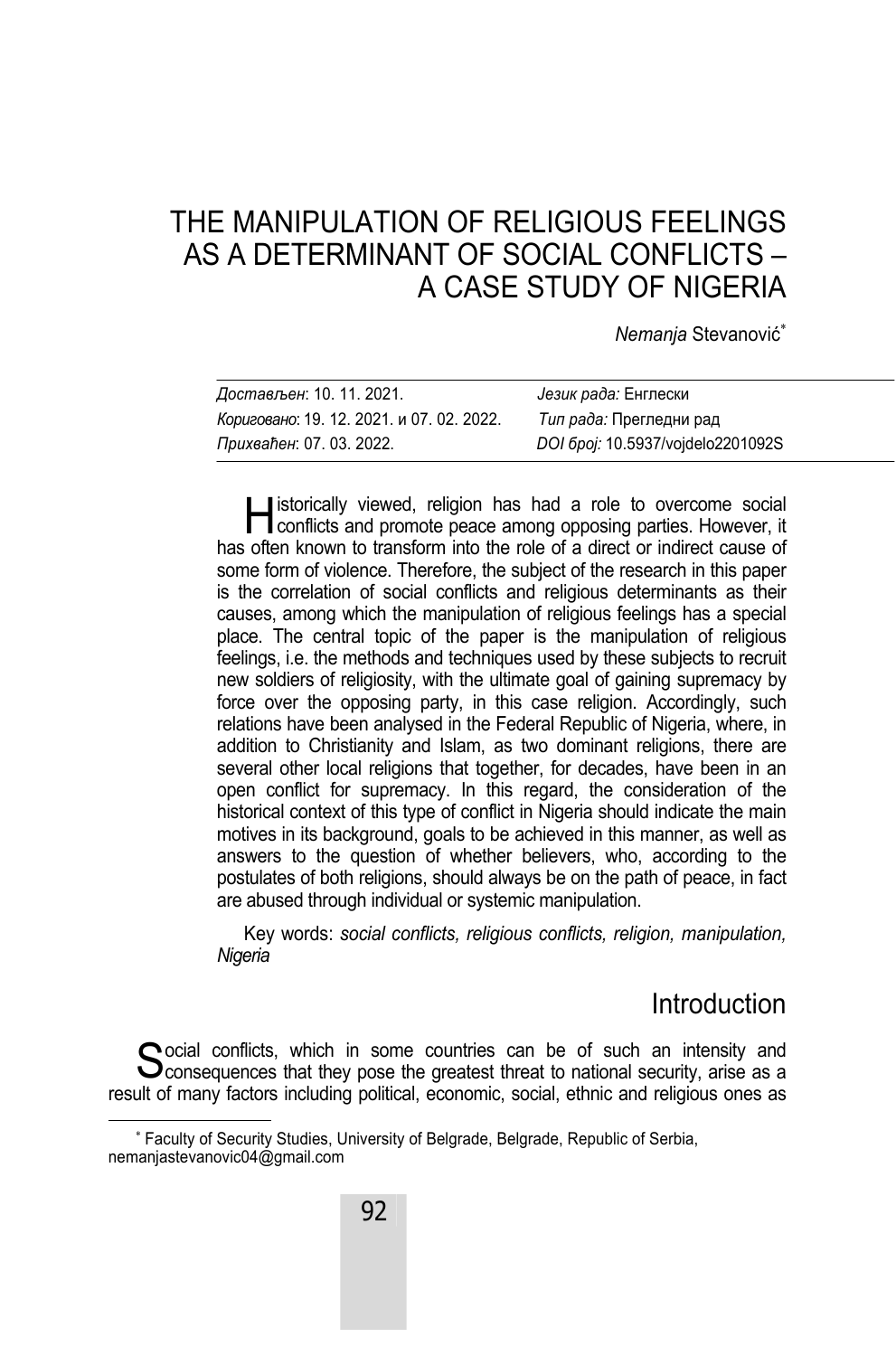the most important. Even today, after centuries in which the role of religion in society has varied from crucial to marginal, in an epoch obviously marked by the domination of IT, many societies use the theological thought for the establishment of a new value system. In such situations, in order to express their religiosity and prove their affiliation with a particular religious community, some members of society practice extremism as a means to most effectively send the desired message. The moment the use of violence becomes the main way of communication within some society, the natural response of other actors in such a community is a backlash, which often involves the same or similar methods. Moreover, the repressive state apparatus can be activated in such situations, if necessary and justified, in order to protect the vital state values and the lives and health of its citizens. Such a situation leads to socio-political instability, and any further and the smallest incident can contribute to complete intra-social unrest.

When it comes to religious groups, or individuals who, motivated by religious factors, undertake acts of violence in order to send their message or accomplish a personal or general goal, the problem is that such acts generally mobilize all or most members of the same religious community, so they easily transform into long-lasting, armed and mass riots. Such an ability - to mobilize mass groups in a relatively short time - is what puts religiously motivated destructive groups in a position to be abused for achieving a certain political or other goal, using an abnormal amount of violence. Such abuse, which can be carried out by various actors, from internal authorities to foreign interest groups or individuals, can also be conducted in several ways including manipulating the feelings of believers themselves as the most dangerous one, both in terms of conflict intensity and consequences. Knowing that skillful manipulation of emotions shows the potential to create the most loyal soldiers of religiosity, those subjects who see in a society an opportunity to achieve personal or state political aspirations consciously use this fact to put the acquired affection of a particular religious group in the service of their struggle.

Today, almost thirty years after the end of the Cold War, while African countries are constantly in the process of democratization, despite all expectations, in many parts of the world there is a growing trend of religious extremism, more precisely social conflicts, based on some religious motive. Since there are many examples in which the issue of religion, as a consequence of its politicization, appears in the role of a cause of social conflicts, the very decision to consider certain methods of manipulation of this kind on a specific example is a logical solution.

### Religious conflicts

By a simple view of historical context, security challenges, risks and threats which the modern world faces, have been so diverse that they are difficult to even recognize, not to mention, to develop effective preventive mechanisms. The rapid development of information and communications systems, as a specific feature of the 21st century, has further affected the development of new possible forms of endangering the vital values of state and society, but without eliminating those that previously posed security challenges. Among them, having in mind intensity and consequences, conflicts in the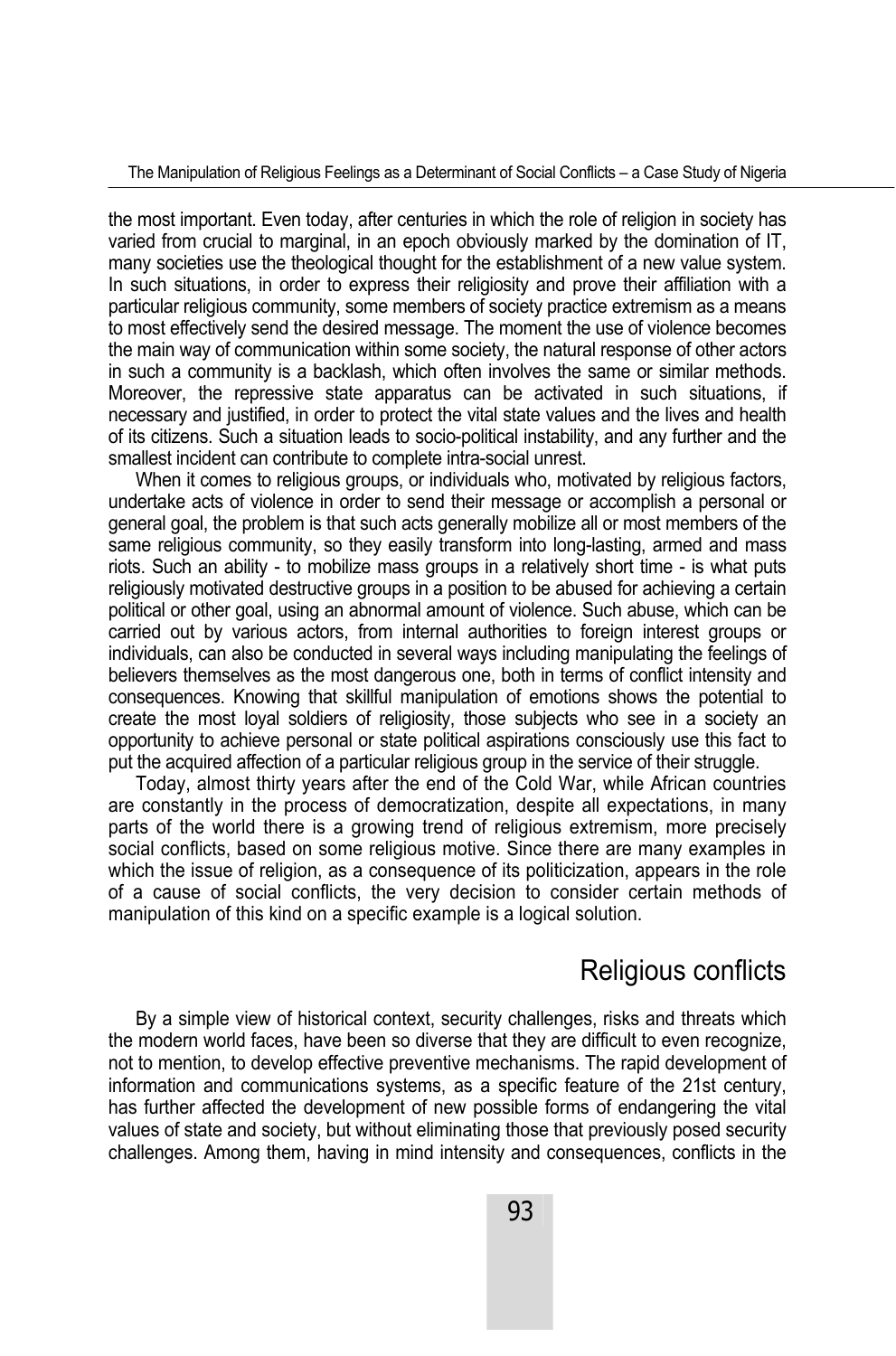#### VOJNO DELO, 1/2022

name of religion have been characteristic, which, inter alia, Samuel Huntington recognized as future conflicts in the post-Cold War period. Today, twenty years after Huntington's thesis that conflicts between civilizations will occupy the battlefield, and that the greatest threat to humanity is Islamist extremism, his words are confirmed, especially if ubiquitous examples of terrorist acts motivated by radical Islamist attitudes are taken into account. However, far from the fact that conflicts caused by religious motives are an authentic feature nowadays, on the contrary, they represent a phenomenon that is as old as religion itself, and due to its characteristics, they have been the subject of many papers. According to some authors, religion has always been used to mobilize believers, counting on the fact that it could be a way to establish enormous mass groups that are further trained to use absolutely all available means to accomplish certain goals, in most cases political ones. $^{\rm 1}$  An additional danger, at least when it comes to parties to the conflict who have been recruited in the abovementioned manner and who have been by constant manipulation indoctrinated with the idea of endangering religious community and their role as soldiers of religiosity to save it, is, Pascal says, that "people never do evil as completely and joyfully as when they do it out of religious conviction".<sup>2</sup> Emile Duurkheim is also in the direction of understanding the destructive potential of religion, i.e. the wrong perception of religiosity, who believes that religion should be considered exclusively as a social phenomenon, i.e. that it does not have any metaphysical features.<sup>3</sup> For Duurkheim, society is the objective reality of what we call God in monotheistic religions, and, as he states, since religion has no ontological and cognitive basis, it very easily opens the way to extreme relativism, which causes some polarization within a society.<sup>4</sup> Polarization of society is a factor that increases the tendency of some community to resolve its antagonisms through some of many forms of conflict. In contrast, the idea that fanatic blindness to a self-established belief system, in this case of a religious character, is at the root of a conflict is categorically rejected by Hannah Arendt, who summarises her views in the term – the banality of evil. Using this syntagm, Arendt advocates that the greatest evils in history were not committed by fanatics and sociopaths, but by ordinary people, who unconditionally accepted the state interpretation that the actions in which they participate are completely normal.<sup>5</sup> The truth is, at least when it comes to religiously motivated conflicts, somewhere in the middle. Namely, most of the evil caused by these motives has been committed by religious fanatics, believing that they have been doing the right thing, but at the same time, their crimes have been a consequence of their state or some other political entity interpreting it as the only right way to achieve a goal.

 $\overline{\phantom{0}}$  $^1$  Dragan Simeunović, Političko nasilje, Radnička štampa, Beograd, 2009, p. 198.

 $2$  Blez Paskal, Misli, BIGZ, Beograd, 1991, p. 41.

<sup>&</sup>lt;sup>3</sup> Emil Dirkem, Elementarni oblici religijskog života, Hrvatsko sociološko društvo, Zagreb, 2008, p. 112.<br><sup>4</sup> Muamer Halilović, Kritički opvrt na Dirkemov redukcionistički pogled na religiju. Kom: česenis

 $4$  Muamer Halilović, Kritički osvrt na Dirkemov redukcionistički pogled na religiju, Kom: časopis za religijske nauke, vol. 4, br. 2, 2015, p. 59. 5

 $5$  Hana Arent, Izvori totalitarizma, Feministička izdavačka kuća 94, Beograd, 1999, p. 16.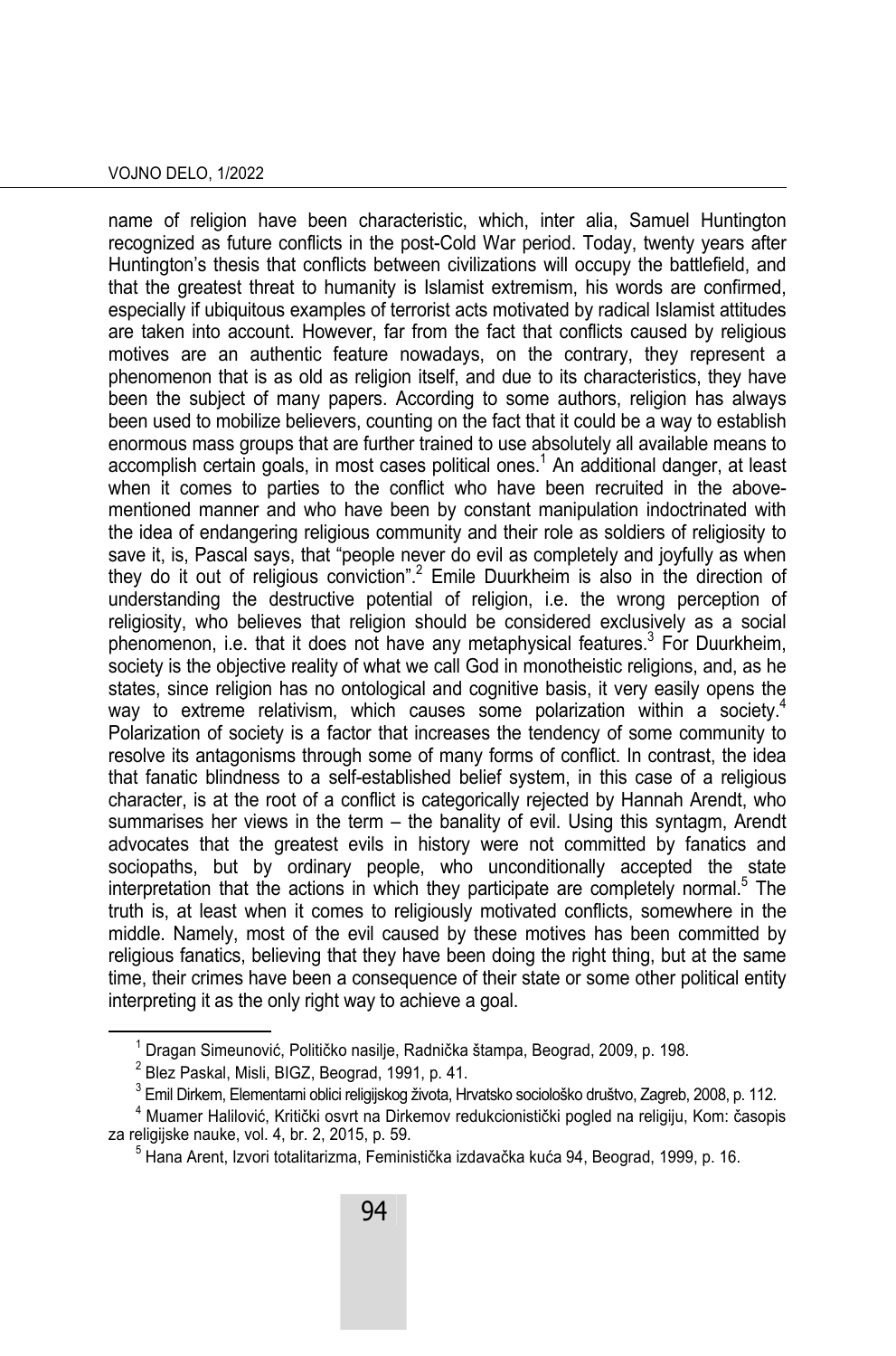The Manipulation of Religious Feelings as a Determinant of Social Conflicts – a Case Study of Nigeria

Religious wars or wars motivated by factors that include a religious issue, were a dominant feature in certain epochs in the past. This situation lasted until the end of the 17th century, when they were replaced by wars that were fought for national and ideological reasons.<sup>6</sup> However, a few centuries later, at the end of the 20th and the beginning of the 21st century, a new transformation took place under the influence of some factors, so today the world is again facing the risk of extreme and mass conflicts in the name of religion.<sup>7</sup> Among the authors who analyse the role of religion in the 21st century, there is a consensus on the factors that contributed to this transition and which re-launched religious relations on the main stage of the world events. One of them is Milovan Subotić, who states that the return of religion to the epicentre of the world events is a consequence of the following factors: 1) strengthening fundamentalist tendencies in world religions; 2) the role of Christian churches in the radical changes that took place in some Central and Eastern countries (primarily in Poland), 3) the rise of ecumenical processes in the world during 1980s.<sup>8</sup>

On the basis of historical data, as one of the most common reasons for a conflict between some religious groups, the aspiration for better economic and social status is recognized. That is, it can be seen that some groups of this character were abused for the mentioned reasons in order to achieve goals that were of an economic and social character.<sup>9</sup> History teaches us that conflicts in the name of religion can arise on the basis of many factors, but, above all, it is important to point out that they primarily develop in multinational, highly conflicted and developing societies. In general, in theory, the main causes of religious conflicts are:

– "*deep social crises* (breakdown of value system, anomie, social despair and hopelessness of the greatest part of population);

– *politicization of religion and manipulation of religious emotions* (by the clergy, when the clerical wing within a religious institution forms political parties or movements with political goals; or by state and political entities either in terms of imposing certain political beliefs or arbitrating on religious issues);

– *permeation of religious and national complex* (combination of nationalism, national chauvinism and religious fanaticism, as a consequence of a real or apparent coalition of religious and nationalist ethno-elite in order to gain power or high political positions in a country);

– *the existence of an undemocratic, authoritarian and totalitarian political regime*  and system of government that creates inequality in the social position of members of some religions, denominations and confessions".<sup>10</sup>

<sup>6</sup>  $6$  David McCrone, The Sociology of Nationalism. Routledge, London, 1998, p. 22.

 $^7$  Marko Krstić, Verski fundiran terorizam – religija kao inicijator nasilja, Vojno delo, vol. 69, br. 5, 2017, p. 420. 8

 $8$  Milovan Subotić, Religija i rat – povratak otpisanog? Međunarodni problemi, vol. 71, br. 4, 2019, p. 483. 9

<sup>&</sup>lt;sup>9</sup> Jan Willem Honing, "New Conflicts: Risks and Challenges". In: Heinz Gartner, Adrian Hyde-Price, Eric Reiter (eds), Europe's New Security Challenges, Lynne Reinner Publishers, London, 2004.

<sup>&</sup>lt;sup>10</sup> Mladen Bajagić i Srđan Milašinović, Verski sukobi kao savremena pretnja bezbednosti, Nauka, bezbednost, policija, vol. 11, br. 3, 2006, pp. 91-92.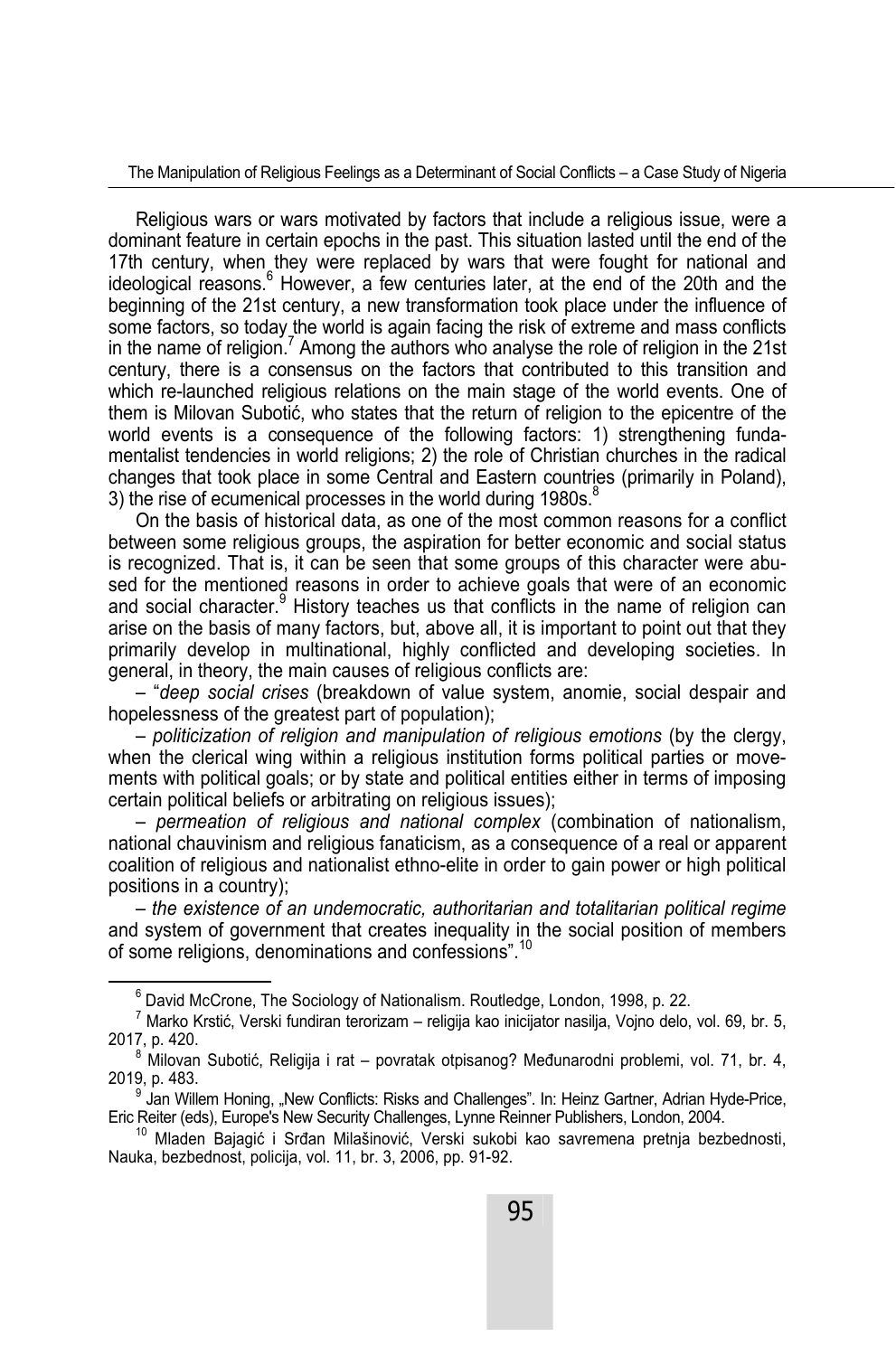### Nigeria – the manipulation of religious feelings in order to gain supremacy in the conflict of monotheistic religions

Located in the western part of the African continent, composed of 36 states and the territory of the capital Abuja, once the location of many kingdoms and tribal states, the Federal Republic of Nigeria is today the most populous African country, whose economy is one of the fastest growing economies in the world. Due to its exceptional ethnic and religious heterogeneity, it has always been a place where extremely radical intrastate conflicts have taken place. Somewhat more than 180 million people living in Nigeria are grouped into more than 500 ethnic communities and are strictly polarized to Christians and Muslims. The Christian population (slightly less than 50% of the total population) is located in the southern part of this country and many authors who have dealt with the topic of religious conflicts in this area agree that there is a greater level of tolerance among opposing religious and ethnic groups.<sup>11</sup> On the other hand, Muslims (slightly more than 50% of them) inhabit the northern parts of the country and have intolerance towards other ethnic and religious groups, which is why the vast majority of conflicts take place in this part of Nigeria.<sup>12</sup>

In Nigerian national politics, Christian fears of Muslim domination over the national political space and the accompanying fear that politically dominant Muslims will use their privileged positions to Islamize national institutions and impose Islamic Sharia law on non-Muslims date back to colonial times. Muslims, especially those from northern Nigeria, have tried to defend themselves against what they believe is unbridled Westernization and have sporadically sought refuge in parish religious reforms.<sup>13</sup> Colonialism did not cause the specific conditions and identity crises that created tensions and conflicts between Christians and Muslims, but it made them worse. The British colonial policy of indirect rule, according to the "divide and rule" system, which required sharp ethno-religious differentiation among Nigerians, made religion and ethnicity blatant features of identity and pushed the policy of excluding identity into the political arena. As a result, minority ethnic groups in northern Nigeria, mostly Christians, have defined and still define themselves against the Muslim majority, especially in the Middle Belt, which is usually a place for "non-Muslims". Since colonisation has been the basis for the use of identity politics as a means of accessing political and economic resources, religious differences have exacerbated political crises and been involved in major national conflicts such as the Nigerian Civil War (1967-1970), in which the Biafran separatist movement initiated mainly by Christians from the Igbo people, was destroyed by the federal gover-

<sup>&</sup>lt;sup>11</sup> Jegede Paul, Implications of religious conflicts on peace, national security and development in Nigeria, Ilorin Journal of Religious Studies, vol. 9, no 1, 2012, p. 58.<br><sup>12</sup> Jegede Paul, gen. quote 2012, p. 58.

<sup>&</sup>lt;sup>13</sup> Kemal Ozden and Baba Osumane, Historical Background of Ethno-Religious Conflicts in Nigeria. International Journal of Social Sciences, vol. 4, no 19, 2020, p. 186.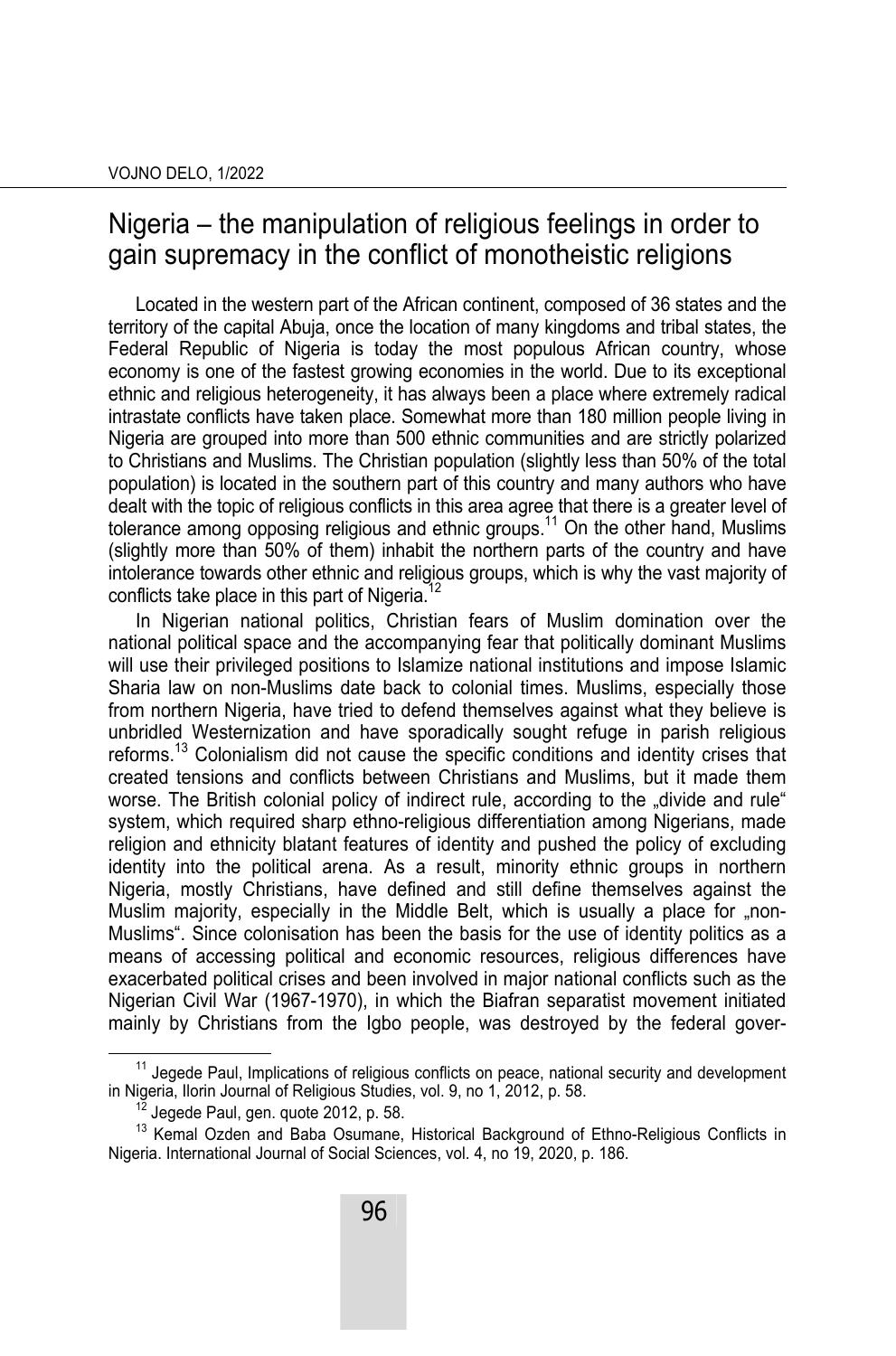nment, which found its way to victory through pogroms, blockades and famine.<sup>14</sup> Religious animosities have only grown out of this tragic episode in Nigerian history. The unwillingness of the entire society to make some efforts to overcome religious intolerance, along with the already existing socioeconomic and political problems that have never been overcome, has deepened social rifts and caused extremist and violent riots. Probably the most glaring example of this process is the terrorist organization Boko Haram, which harms both Christians and Muslims, but also prevents efforts to establish a comprehensive social system based primarily on peace by increasing the level of tolerance.

## The identification of methods and techniques for the manipulation of religious feelings

In the long history of sciences that have dealt with the topic of manipulation, primarily psychology, several comprehensive and purposeful definitions of this term have been offered, which adequately indicate the elements that make up this process and its recognition.15 Furthermore, during that period, a lot of methods and techniques have been identified that the subjects of manipulation, i.e. manipulators, use. Most of them are of a universal character and can be implemented in various fields of life in which manipulation is carried out. However, when it comes to the topic of this paper, i.e. the manipulation of religious feelings in order to accomplish a certain goal that is in the interest of manipulators, and on the example of social conflicts in Nigeria, we will identify some most noticeable in terms of intensity and consequences of conflicts. However, before their description, it is necessary to define the very concept of manipulation. One of the most precise and efficient definitions of this term was given by the philosopher and sociologist Đuro Šušnjić, who states: "*manipulation can be defined as a deliberate, systematic and controlled procedure or a set of procedures by which a manipulator, using symbolic means in favourable psychosocial conditions, sends some messages to the masses through the means of communication, with the intention of influencing beliefs, attitudes and behaviour of a great number of people, so that they are, in matters which there is no general agreement on, and they are vitally interested in, directed according to belief, attitudes and values of a manipulator without even being aware of it*" 16. Having in mind all the listed elements of the definition of this term, the methods and techniques through which the individual and systemic manipulation of believers is performed will be presented in the continuation of the paper.

<sup>&</sup>lt;sup>14</sup> Ochonu Moses, Colonialism by Proxy: Hausa Imperial Agents and Middle Belt Consciousness in Nigeria, Indiana University Press, Bloomington, 2014, p. 273.

<sup>&</sup>lt;sup>15</sup> Erih From, Psihoanaliza i religija, Oktoih-Jasen, Podgorica, 2002.<br><sup>16</sup> Đuro Šušnjić, Ribari ljudskih duša: ideja manipulacije i manipulacija idejama, Čigoja štampa, Beograd, 2011, p. 42.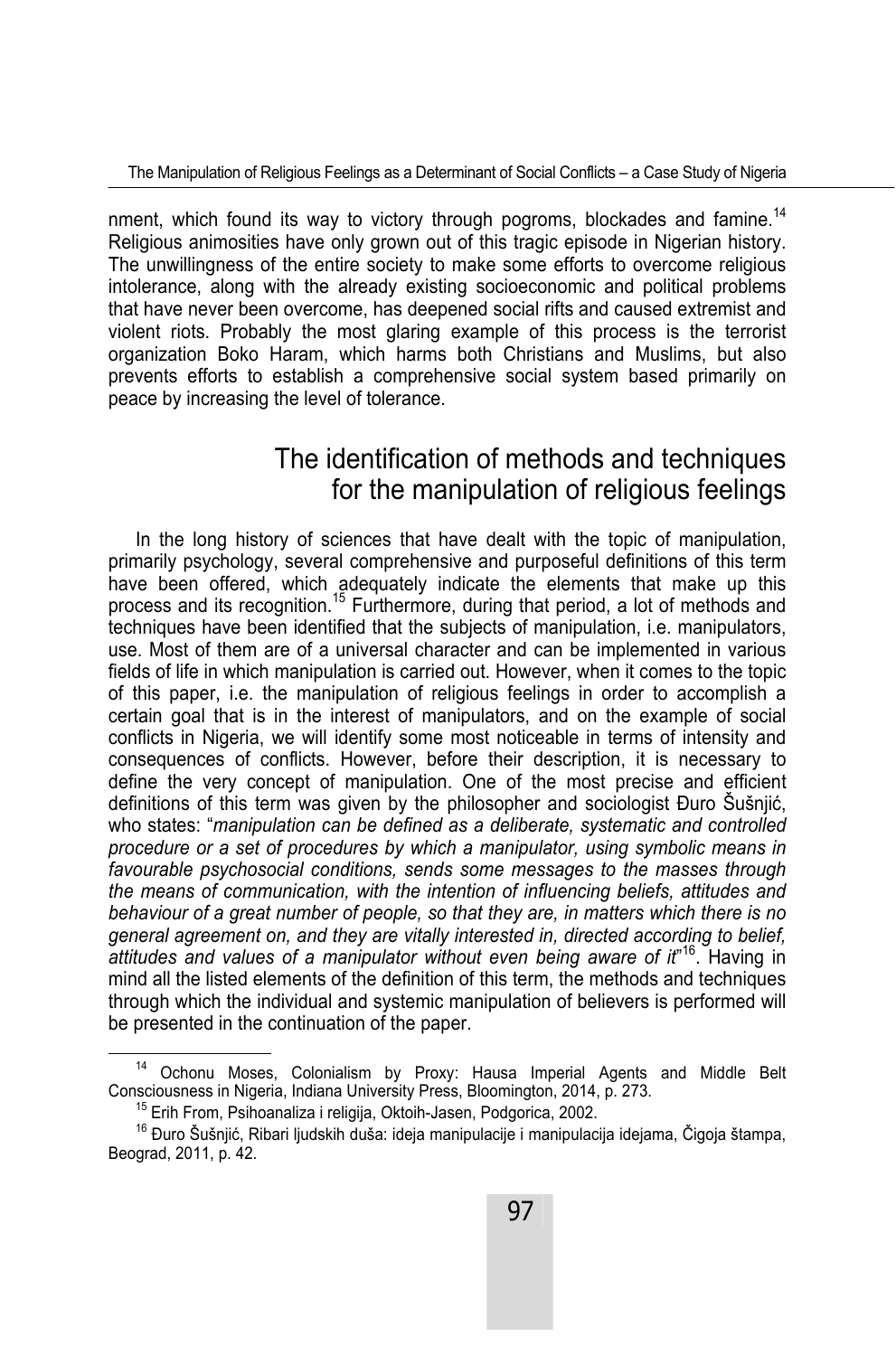### *The indoctrination of a "new" religious concept based on a political motive*

Despite all expectations, after the process of democratization and election of a new government in 1999, Nigeria went into extremist conflicts that, so far, has only led to the enormous death toll. However, the election of the Christian government from the south of this country was an insurmountable obstacle to national stability and peace, which the Muslim population could not reconcile with. The long-term Muslim imam Mohammed Yusuf, who founded the religious movement called Boko Haram in 2001, was the first to suggest that there would be an escalation as a consequence of not accepting such a situation. In fact, Yusuf, who had some contacts with similar Muslim movements around the world, as well as the strong support of the Iranian intelligence community in the post-Iranian revolution period, was a long-standing opponent of Nigerian system of values and education that was harmonized with the Western concept.<sup>17</sup> Explaining that new generations of Muslims should be exposed to education that will bring them as close as possible to Sharia law, he established a new concept that included educating the interested population in mosques and special schools provided for this activity. The alternative model of education, which was nothing else but a process of the indoctrination of the new religious concept, as it would turn out later, was only a cleverly disguised recruiting centre for new soldiers of religiosity.

In the following years, the organization continued to strengthen both logistically and numerically, and when they managed to train their mass troops, it was only a matter of time before their actions became radicalized. It happened in 2009, when Boko Haram carried out a series of terrorist acts aimed at intimidating the Christian population in order to comply with demands to accept the caliphate (a form of government in which the supreme ruler is Muhammad's legitimate successor) as the only legitimate form of government.<sup>18</sup> In the actions undertaken by the official state authorities on that occasion, in response to the previous violence, the founder of Boko Haram, Mohammed Yusuf, was killed, and the movement was taken over by his follower Abubakar Shekau. There are opinions that the radicalization of the organization Boko Haram was ordered by the government of that state in order to put itself in the role of fighters against terrorism and to be able to impose curfew due to the emergency situation, which Perouse de Montclos believes, was aimed at preventing the opposition from carrying out its political campaign.<sup>19</sup> Bearing in mind the political background of the founding, existence and development of the terrorist

<sup>&</sup>lt;sup>17</sup> Jacob Zenn, The Islamic Movement and Iranian Intelligence Activities in Nigeria, Combating terorism Center, vol. 6, no 1, 2013, p. 7.

<sup>&</sup>lt;sup>18</sup> Haldum Canci and Opeyemi Adedoyin Odukoya, Ethnic and religious crises in Nigeria.<br>African Journal on Conflict Resolution, vol. 16, no 1, 2016, p. 14.

<sup>&</sup>lt;sup>19</sup> Marc - Antoine Perouse de Montclos, "Boko Haram and politics: From insurgency to terrorism", in: Marc - Antoine Perouse de Montclos (Eds.), Boko Haram: Islamism, politics, security and the state in Nigeria, African Studies Centre, Lieden, 2014, p. 143.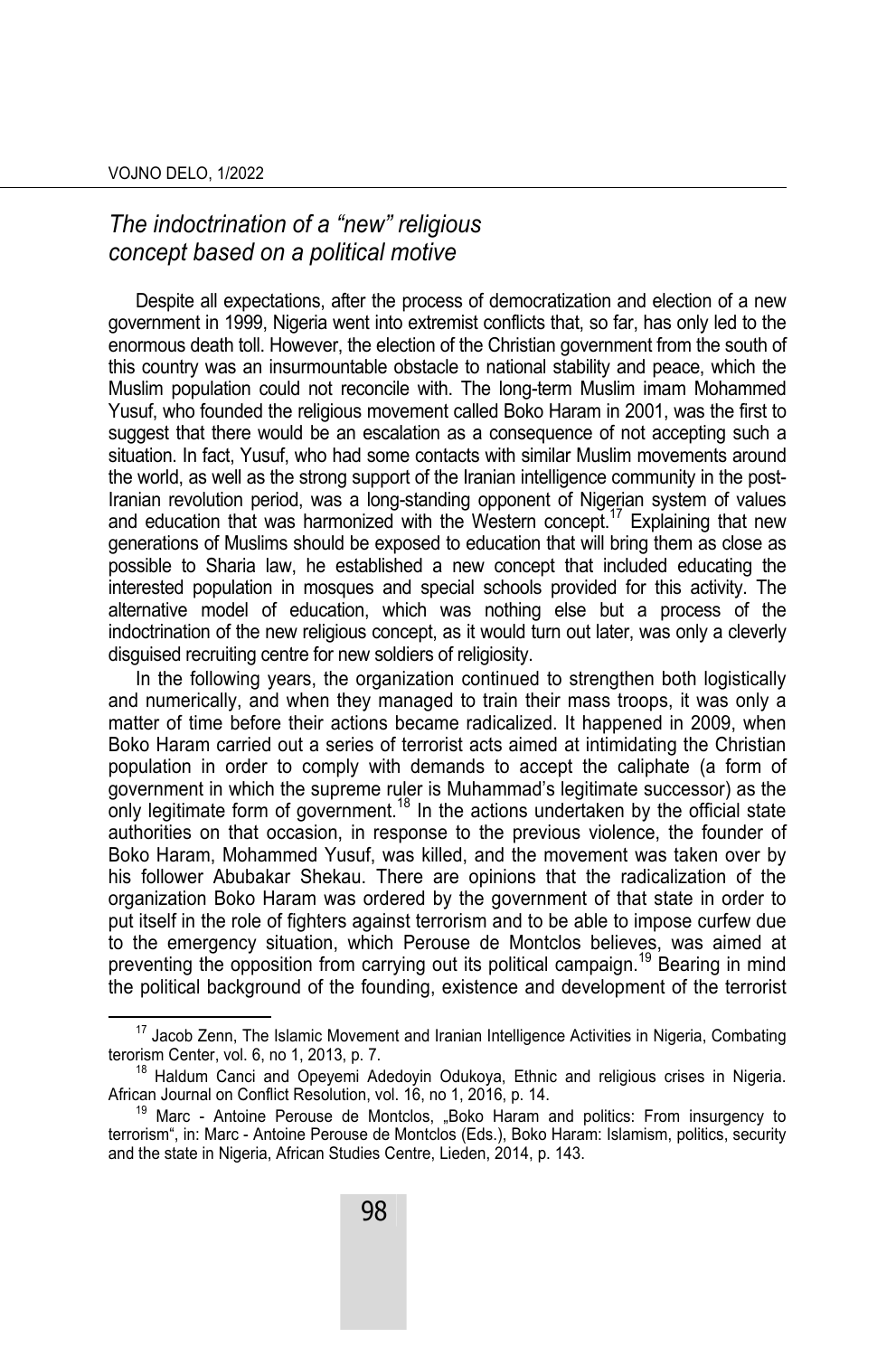organization Boko Haram, such statements are not surprising, but only further confirm the hypothesis of the connection of political organizations and their goals with militant organizations founded allegedly for religious reasons.

The new leader managed to bring Boko Haram and its followers closer to the final goal by declaring a caliphate in 2014 in those areas where this terrorist organization had control. However, this situation did not last long, as a common reaction of the joint forces of Nigeria, Niger, Chad, Cameroon and Benin, i.e. the newly established coalition, followed in order to counter extremist attacks that became unbearable. Although Boko Haram was suppressed at one point, that is, forced to retreat to forests of mountain ranges in eastern Nigeria, general opinion is that this is a temporary withdrawal in order to regroup these units and develop a new strategy to achieve their goal, i.e. until the time comes to put religious beliefs in the service of politics and political goals. This, at least when it comes to this movement, was confirmed by the US Central Intelligence Agency, which estimates that the Boko Haram organization consists of about 9,000 warring individuals, classified into modern cells for recruiting and training the existing and new recruits.<sup>20</sup> An additional problem, according to the CIA report, is that this organization is constantly growing because it enjoys certain trust among radical Islamists and those who believe in the supremacy of Islam in relation to other religions. Therefore, it is important to conclude that the indoctrination of the "new" religious concept is a legitimate method of manipulating believers, who are actually mobilized by the teaching defined by their birth, in order to be abused for accomplishing the other, higher goal, mostly political, for which, as a rule, they are not even aware that it is in the background of such teaching. Specifically, from the analysis of this process in Nigeria, it can be concluded that the manipulation was done in the following order: 1) a Muslim imam with strong intelligence contacts founds a religious movement with the intention of changing the education system of new generations in a way that instead of the Western model he offers an alternative concept that puts the Quran in the first place; 2) with its charismatic and authoritative appearance, he gains the trust of a great number of residents who begin to enroll their children in these schools en masse; 3) the leader uses the position of trust he enjoys among members and sympathizers of the movement and with his manipulative capabilities indoctrinates the idea of a "new" religious concept, which has no alternative; 4) he uses the mass trust that he enjoys to establish a connection with political authorities in order to establish cooperation that implies mutual benefit; 5) the religious movement, which from this point of view can be characterized as a destructive religious sect, is placed in the service of politics and political goals, and followers who joined the movement from their religious beliefs become slaves of political games without even being aware of it; 6) the main goal of the established movement is forgotten, all members of the organization experiencing transformation into a terrorist cell unconsciously leave the path of peace, which religious beliefs call to and, motivated by hatred, start individual

<sup>&</sup>lt;sup>20</sup> Judd Devermont, The US Intelligence Community's Biasses During the Nigerian Civil War, African Affairs, vol. 16, no 3, 2017, p. 711.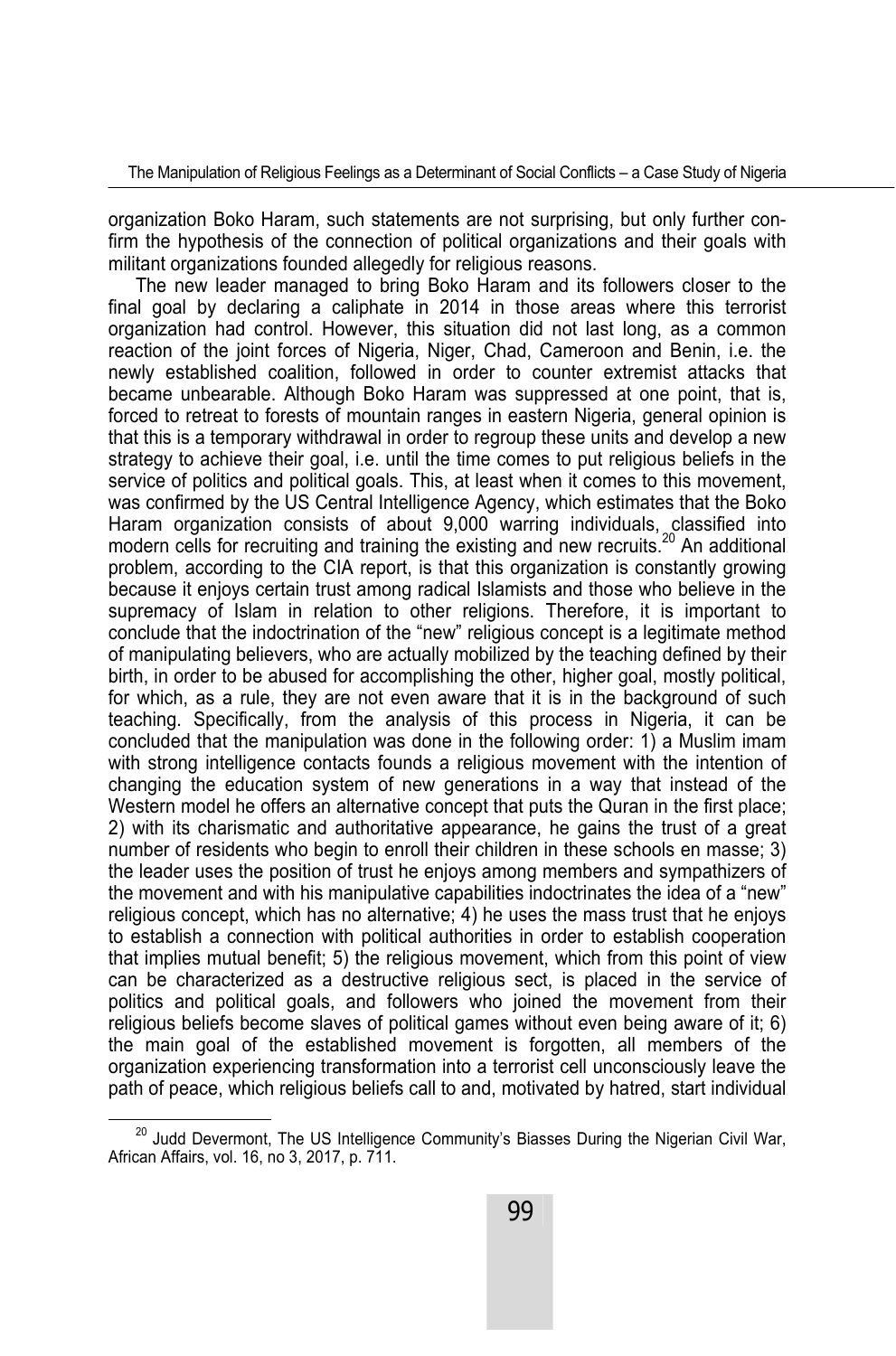and group wars against "enemies" of religion; 7) political authorities achieve their goals (win elections), and members of the religious movement allegedly founded with the idea of spreading the influence of Islam are killed (like Mohammed Yusuf), exiled or imprisoned; 8) after the political goal is achieved, the state armed forces take action against the organization of this kind, the few remaining comrades withdraw in a short time, and established or new political structures recruit a person to gain the trust of new recruits and the whole process starts again. $21$ 

#### *The infiltration of foreign intelligence services into domicile religious communities in order to accomplish the foreign policy interests of their state*

The use of intelligence structures for the promotion and affirmation of some foreign policy interests is not a legacy of the 21st century, but exists as long as intelligence communities. On the path of the development of intelligence methods for penetration into military, security, political or economic structures of another state, different methods could be noticed, which have also led to different results. There is a consensus among security sciences theorists, or authors who have studied or study intelligence and counterintelligence theory, that the United States are pioneers in the use of intelligence community for foreign policy interests. The presence of this country's intelligence structures has not been absent in Nigeria either, and some authors, such as Judd Devermont, a former US intelligence operative in Africa and director of the African Department at the Centre for Strategic and International Studies now, believe that the US intelligence community also had a characteristic role in the Nigerian Civil War (Biafran War), which took place in the late 1960s.<sup>22</sup> However, there has been some progress in that field since then, and given that other great powers have recognized their interest, both political and economic one, it can be said that Nigeria is today the right place to meet intelligence communities from different parts of the world, dominated by those from the United States, Russia, China and Iran.

Although it is unclear to what extent all these intelligence communities are involved in Nigerian political and other structures, their motives for such an action are clear and in compliance with foreign policy strategies of these countries and their pursuit of global dominance. Thus, Russia, partly through its official military channels, partly through intelligence community, delivers military equipment and weapons that the Nigerian authorities should use in the fight against terrorism represented by the Boko Haram movement.<sup>23</sup> On the other hand, the intelligence structures of the People's Republic of

 $21$  It is important to note that in some cases, at this stage, such a movement may be completely destroyed or dissolved, which will not prevent the holders of political manipulation from founding another movement, using the same methods and with the same goal. 22 Judd Devermont, gen. quote 2017, p. 708.

 $^{23}$  Osumah Oarhe, "Responses of the Nigerian Defense and Intelligence Establishments to the Challenge of Boko Haram", in: Ioannis Mantzikos (Ed.),Boko Haram Anatomy of a Crisis, International Relations, Bristol, 2013, p. 69.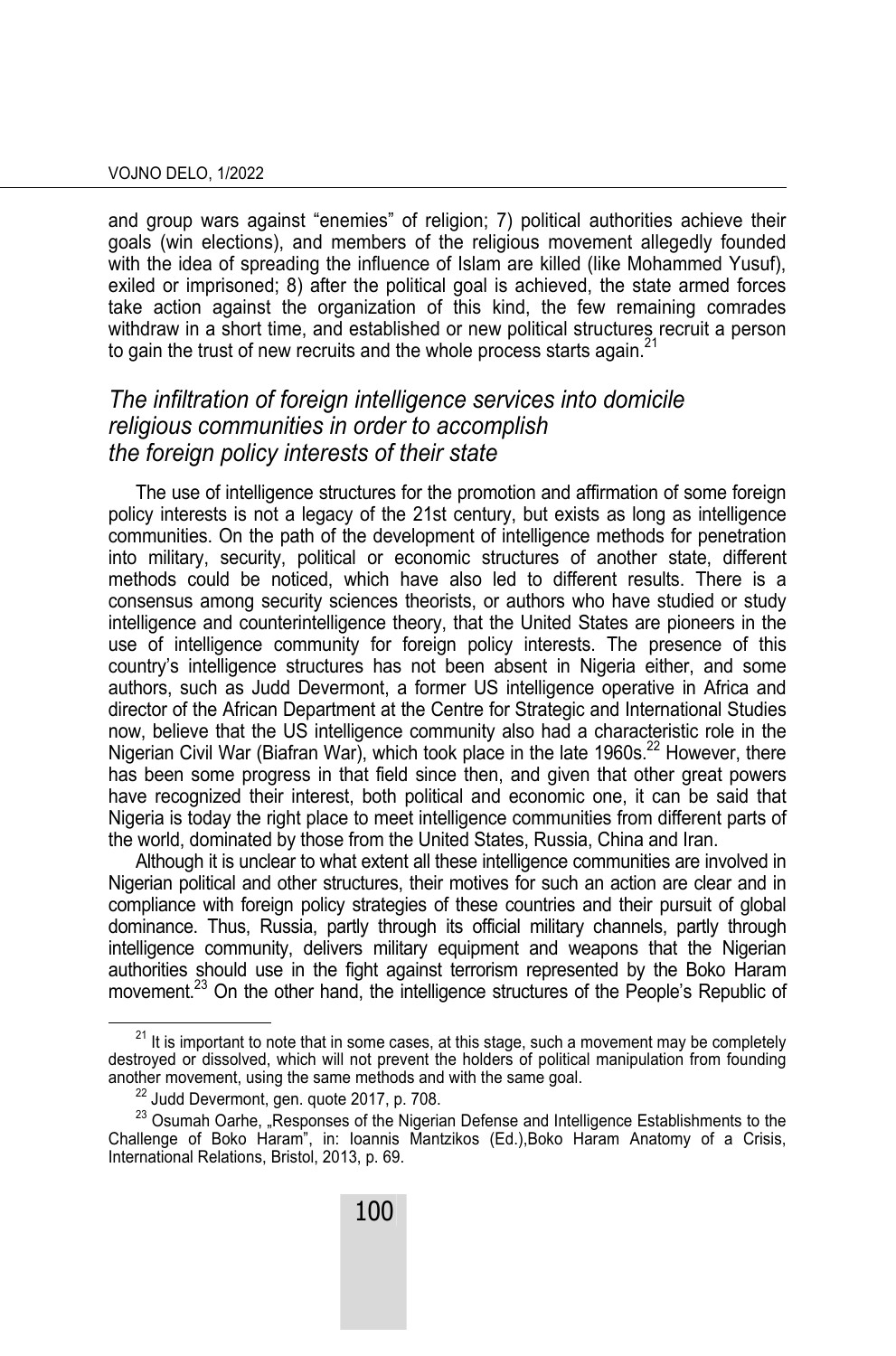China harmonize their presence in this African region with the economic interest of their country, which is probably the greatest motive for its foreign policy commitment.<sup>24</sup> Accordingly, Chinese intelligence community is focused on securing routes for the exploitation of natural resources. The curiosity is that it is mostly about cobalt and lithium, i.e. materials that are necessary in the production of modern information technology, which is currently the only field in which China competes globally.

Although the US intelligence agency, from this point of view, came up relatively late with data that would help it prevent the civil war in Nigeria in the 1960s, the very acquaintance with the situation in the field enabled it to predict future directions of development and recognize threats to national security in the future. In that sense, immediately after the end of this war, the CIA reported that in the following period there would be intensified activities of intelligence structures in this territory, that many of these structures will use religious communities to pursue their goals and that in such a situation there is a danger of the establishment of mass religious movements (sects) which, through manipulation and violence, would try to impose their ideas.<sup>25</sup> Only a few years after this report, when the Iranian revolution took place, the Muslim lobby in Nigeria began to strengthen rapidly. Encouraged by the new hope brought about by the Iranian revolution, the Muslim population started to organize and group itself in order to propagate the preconceived idea of the inviolability of Islam. They also had the strong support of the Iranian intelligence community, which helped Ibraheem El-Zakzaky to establish the "Islamic Movement in Nigeria", which still gathers a great number of Muslims.<sup>26</sup> Ibraheem El-Zakzaky, the leader of this movement, completed all the existing leadership training, which inevitably includes manipulation, and which was provided to him by the Iranian authorities through its intelligence structures. Moreover, El-Zakzaky was a close associate of the Muslim Imam Mohammed Yusuf, the founder and leader of the Boko Haram movement. As already mentioned, this movement was used to achieve certain goals that were not only religious, but also political, and it should be pointed out that the Iranian intelligence service sought to establish a movement that would be different from Boko Haram, both in its form and and by character. In fact, the real reason is manipulation, i.e. the establishment of an alternative group to the Boko Haram movement, which will be joined by the less extremist population of Nigeria, under the excuse of returning to true values and the path of the Prophet Muhammad. However, as in the case of Boko Haram, the goal of the founder of the movement was not only religious, but, from the analysis of intra-social conflicts in this country, it can be concluded that certain political interests are hidden there. Namely, despite the geographical and cultural distance of Nigeria from Iran, there is no region out of the Middle East in which the Iranian ideology has a greater influence than in northern

 $24$  Richard Ogunleye, "Relgion, Peace and Conflict: An Assessment of the Role of African Religion towards conflict management in Nigeria", in: Jacob K. Ayatayo (eds.), Religion and

<sup>&</sup>lt;sup>25</sup> Marcin Stonawski, Michaela Potančokova, Matthew Cantele, Vegard Skirbekk, The changing religious composition of Nigeria: causes and implications of demographic divergence. J.

 $^{26}$  Jacob Zenn, gen. quote 2013, p. 11.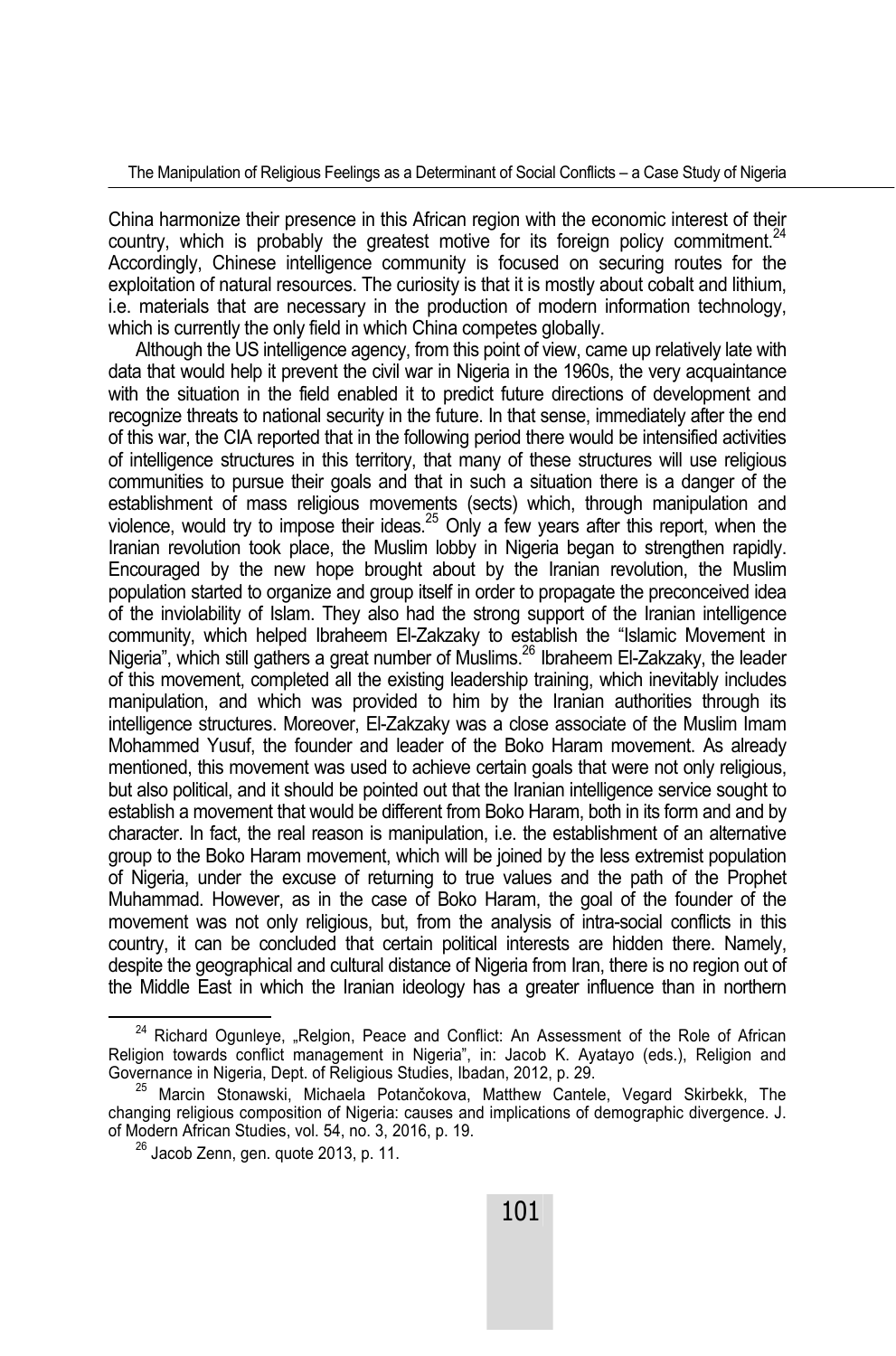Nigeria.<sup>27</sup> Behind such a relationship lies the Iranian aspiration to gain as many allies as possible for the final war against its centuries-old enemies Israel and the United States. On the other hand, the US intelligence community, which the official authorities of this country use to carry out its foreign policy, undertakes some actions in order to counter the growing and more terrible conflicts within Nigeria. Accordingly, it can be heard that the United States periodically trains Nigerian soldiers in order to allegedly make them competent to fight terrorism, primarily to oppose the Boko Haram movement as the group that leads actions of this kind.28

Thus, intelligence services of foreign countries, primarily the Iranian intelligence community, have recognized religious polarization, which is the main feature of the Nigerian society, as the vulnerability of the system, so they are trying to turn it into their advantage that would help them at some point in the future achieve some, mainly a political goal. From the analysis of the situation in Nigeria, it can be concluded that intelligence community, i.e. some influential religious person capable of gathering a great number of believers with his charisma and authoritative attitude, who was also directly trained by some intelligence service, can be used as a method of the manipulation of believers, who should, mostly by its massiveness, represent the main weapons in some future war. In order to prevent this type of manipulation, it is necessary that the counterintelligence services of the state on whose territory it is implemented recognize this method, first of all, as a form of endangering national or any other concept of security, and then develop effective counterintelligence mechanisms.

### *Conclusion*

If some environment or social community, by factors such as socio-economic indicators, heterogeneous ethnic structure or pronounced religious polarization, shows such a tendency towards social conflicts that the national security strategy of that country recognizes them as the main threat to peace and stability, the politicization of religious issue is even more dangerous to these values. However, political authorities and some foreign actors, who see their geopolitical, military or economic interest in some country, use these factors as indicators that guide them in the direction in which they should recruit and mobilize domicile population in order to create as mass groups as possible,which they will then put in the service of their struggle. Since tribal and ethnic differentiation of population significantly affects the intensity of conflicts, the very nature of antagonisms is highly complex. In such situations, especially when it comes to greatly religious communities, the manipulation of religious feelings is simply offered as the most effective method in achieving the ultimate goal. At least when it comes to a society in which religious beliefs are more important than life, and counterintelligence potential of a state is weakened due to the actions of the

 $27$  Jacob Zenn, gen. quote 2013, p. 16.

 $28$  Osumah Oarhe, "Responses of the Nigerian Defense and Intelligence Establishments to the Challenge of Boko Haram", in: Ioannis Mantzikos (Ed.),Boko Haram Anatomy of a Crisis, International Relations, Bristol, 2013.p. 71.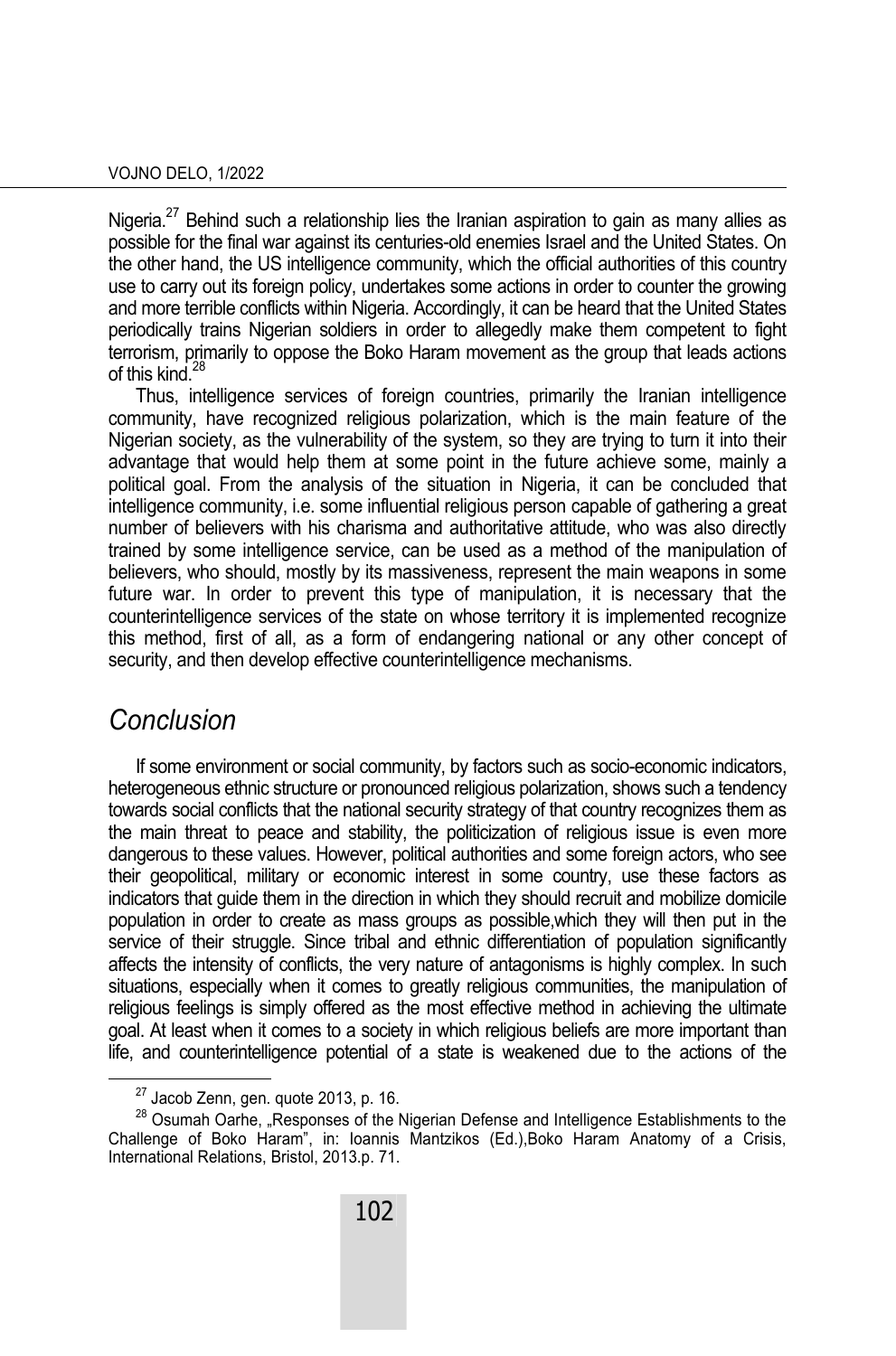The Manipulation of Religious Feelings as a Determinant of Social Conflicts – a Case Study of Nigeria

mentioned factors, it manifests in two manners. The first manner, defined as the indoctrination of a "new" religious concept based on a political motive is manifested by an authoritative and charismatic religious leader, with certain contacts in political structures, forming a religious movement for supposedly purely religious reasons. By promoting a "new" concept of religious teaching that should help believers find their way and return to the foundations of religion, such a leader gains trust that allows him to recruit many believers, thus transforming the movement into a mass community ready to achieve its goal that is in the background of such a concept, which is mostly political, by all available means. The second manner, defined as the infiltration of foreign intelligence services into domicile religious communities in order to accomplish the foreign policy interests of their state, is manifested when some state (regional or global leader) through its intelligence community establishes a religious movement in the state that is the subject to intelligence and operational penetration, which will act in the direction of achieving the goals of such a state.

In order that religion, considered as a transcendent phenomenon, can return to its foundations, it is necessary to explicitly distance it from politics and political processes that take place within some society. From the Middle Ages, when the theological world view gained in importance, until today, the correlation of religion and politics, given the totality of their mutual differences, has mostly led to destructive consequences. Bearing in mind that, after a certain period in the history of mankind, countries with a high percentage of religious population are again in the process of transformation from secular to clerical societies, the perspective of the possibility of stopping the politicization of religion is practically minimal. At the same time, this unequivocally shows that this issue will require much more complex analyses from the aspect of various social sciences in the future, and given that the conflict potential of religious fundamentalism may pose the greatest threat to national security, security sciences will not be exempt from such a necessity and requirements.

#### *Literature*

[1] Блез Паскал, Мисли, БИГЗ, Београд, 1991.

[2] David McCrone, The Sociology of Nationalism. Routledge, London, 1998.

[3] Драган Симеуновић, Политичко насиље, Радничка штампа, Београд, 2009.

[4] Ђуро Шушњић, Рибари људских душа: идеја манипулације и манипулација идејама, Чигоја штампа, Београд, 2011.

[5] Емил Диркем, Елементарни облици религијског живота, Хрватско социолошко друштво, Загреб, 2008.

[6] Ерих Фром, Психоанализа и религија, Oktoih-Jasen, Подгорица, 2002.

[7] Jacob Zenn, The Islamic Movement and Iranian Intelligence Activities in Nigeria. Combating terorism Center, vol. 6, no 1, 2013.

[8] Jan Willem Honing, "New Conflicts: Risks and Challenges". -In: Heinz Gartner, Adrian Hyde-Price, Eric Reiter (eds), Europe's New Security Challenges, Lynne Reinner Publishers, London, 2004.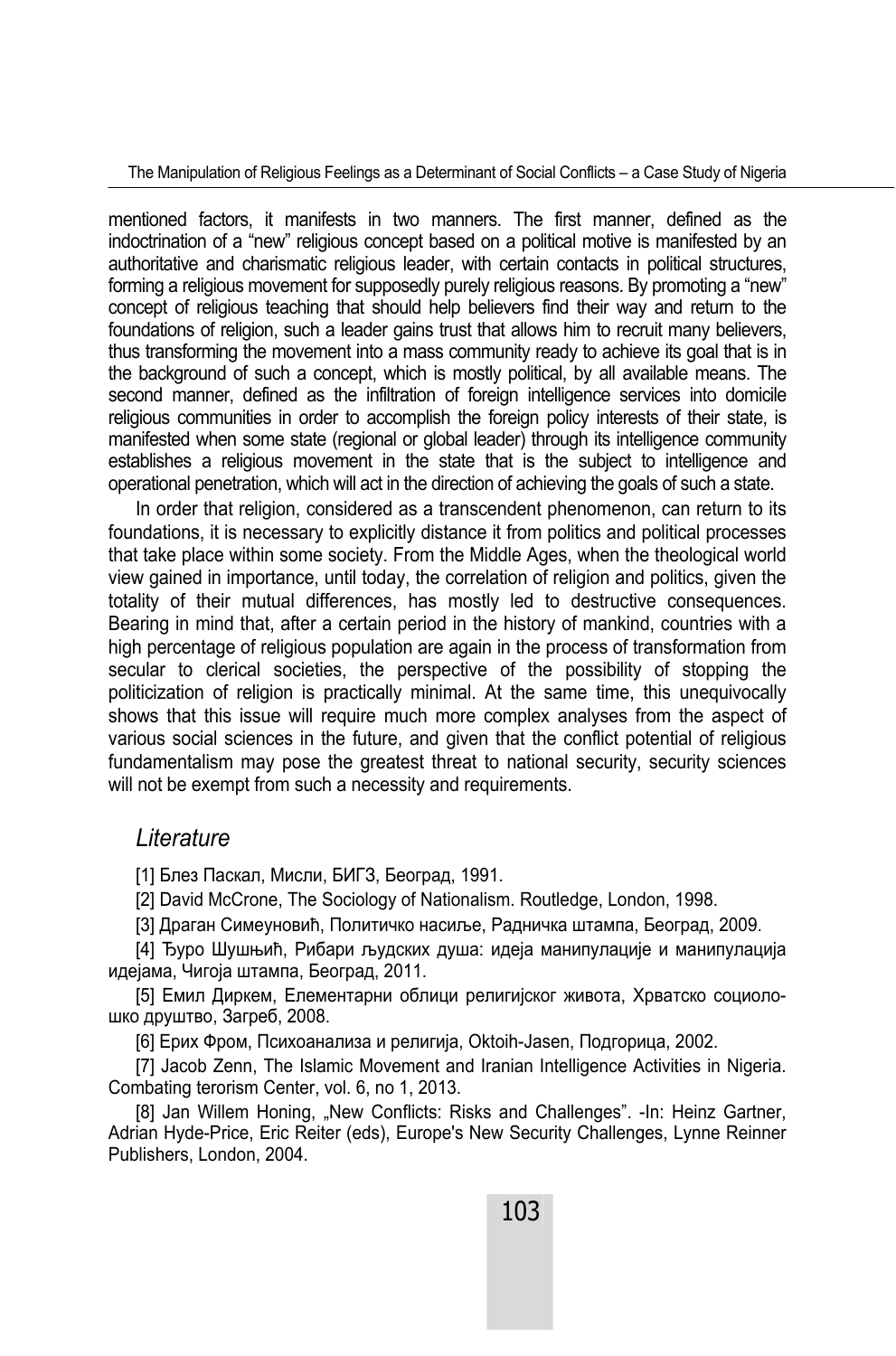[9] Jegede Paul, Implications of religious conflicts on peace, national security and development in Nigeria, Ilorin Journal of Religious Studies, vol. 9, no 1, 2012.

[10] Judd Devermont, The US Intelligence Community's Biasses During the Nigerian Civil War, African Affairs, vol. 16, no 3, 2017.

[11] Kemal Ozden and Baba Osumane, Historical Background of Ethno-Religious Conflicts in Nigeria. International Journal of Social Sciences, vol. 4, no 19, 2020.

[12] Марко Крстић, Верски фундиран тероризам – религија као иницијатор насиља, Војно дело, вол. 69, бр. 5, 2017.

[12] Marc-Antoine Perouse de Montclos, Boko Haram and politics: From insurgency to terrorism. In Marc-Antoine Perouse de Montclos (Eds.), Boko Haram: Islamism, politics, security and the state in Nigeria, African Studies Centre, Lieden, 2014.

[13] Marcin Stonawski, Michaela Potančokova, Matthew Cantele, Vegard Skirbekk, The changing religious composition of Nigeria: causes and implications of demographic divergence. J. of Modern African Studies, vol. 54, no 3, 2016.

[14] Милован Суботић, Религија и рат – повратак отписаног? Међународни проблеми, вол. 71, бр. 4, 2019.

[15] Младен Бајагић и Срђан Милашиновић, Верски сукоби као савремена претња безбедности, Наука, безбедност, полиција, вол. 11, бр. 3, 2006.

[16] Муамер Халиловић, Критички осврт на Диркемов редукционистички поглед на религију, Ком: часопис за религијске науке, вол. 4, бр. 2, 2015.

[17] Ochonu Moses, Colonialism by Proxy: Hausa Imperial Agents and Middle Belt Consciousness in Nigeria, Indiana University Press, Bloomington, 2014.

[18] Osumah Oarhe, "Responses of the Nigerian Defense and Intelligence Establishments to the Challenge of Boko Haram", in: Ioannis Mantzikos (Ed.), Boko Haram Anatomy of a Crisis, International Relations, Bristol, 2013.

[19] Richard Ogunleye, "Relgion, Peace and Conflict: An Assessment of the Role of African Religion towards conflict management in Nigeria", in: Jacob K. Ayatayo (eds.), Religion and Governance in Nigeria, Dept. of Religious Studies, Ibadan, 2012.

[20] Haldum Canci and Opeyemi Adedoyin Odukoya, Ethnic and religious crises in Nigeria. African Journal on Conflict Resolution, vol. 16, no 1, 2016.

[21] Хана Арент, Извори тоталитаризма, Феминистичка издавачка кућа 94, Београд, 1999.

## *S u m m a r y*

 $A$ s a prevalent characteristic of an epoch, the theological worldview has had a  $A$ flagrant and, above all, decisive role in creating the medieval thought about flagrant and, above all, decisive role in creating the medieval thought about social conflicts. Even today, after many centuries in which the role of religion in society has varied from crucial to marginal, in an epoch obviously marked by the domination of IT, many societies use the theological thought for the establishment of a new value system. Although the world's two largest monotheistic religions, which, among other things, have been the topic of this paper, strive to create a value